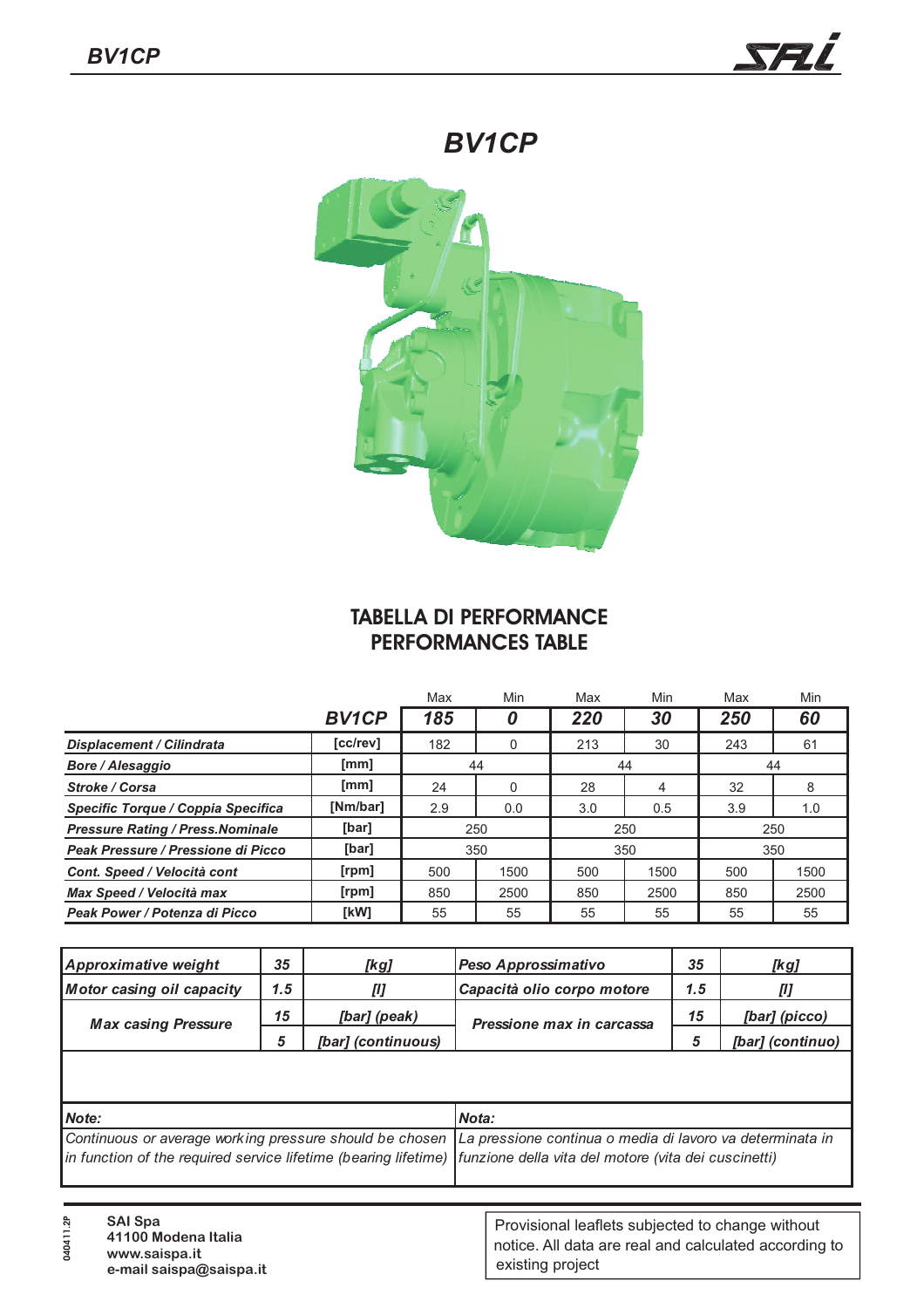

## **DIMENSIONI D'INGOMBRO DIMENSIONAL DRAWING**



## **CALETTATURE SPLINE DATA**

.